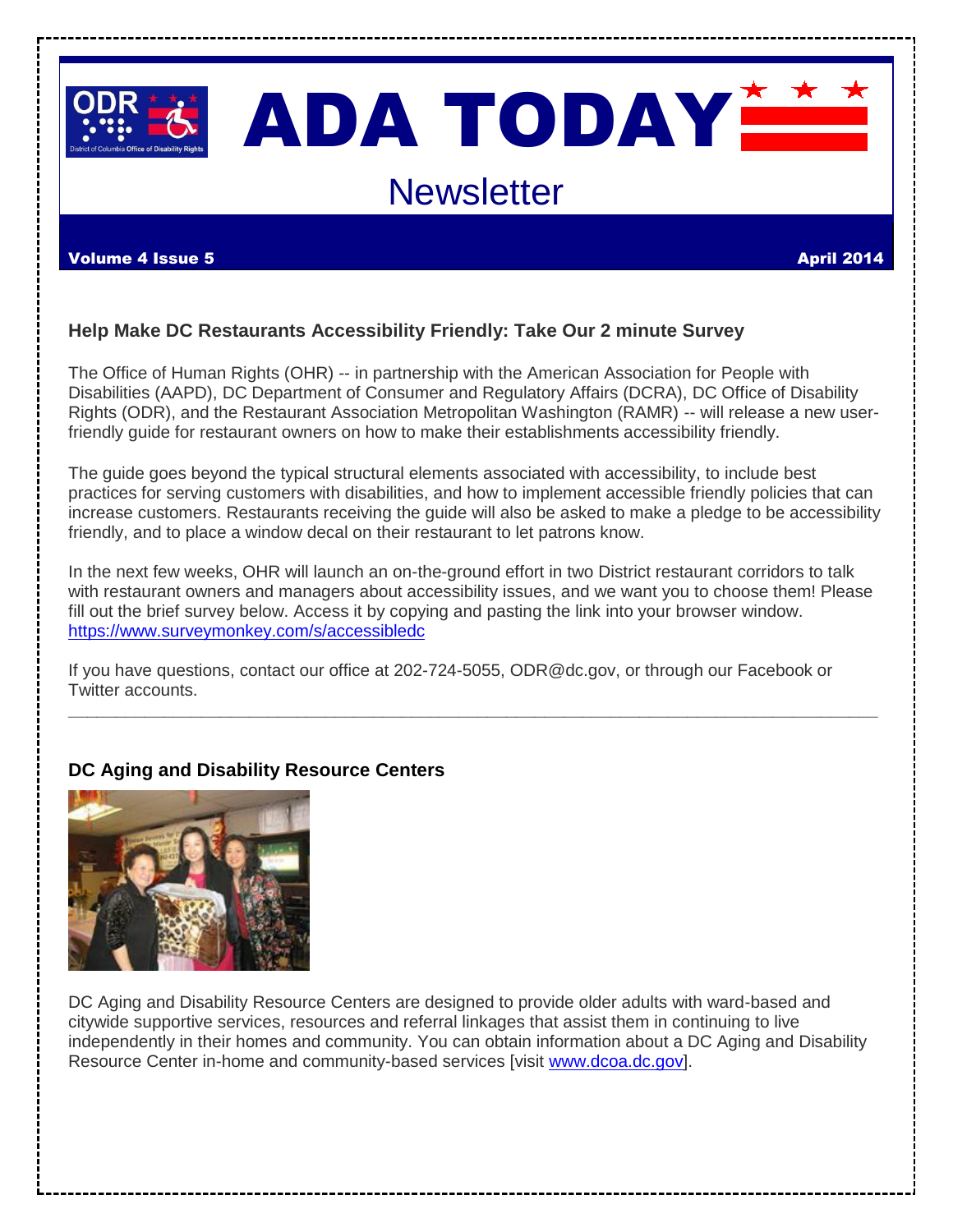# **News and Information**

# **OBESITY AS DIVERSITY?**



In July, the American Medical Association labeled obesity as a disease, making it more likely to be treated as a disability under the Americans with Disabilities Act (ADA). Recent articles in Diversity Executive explore the issue of [obesity in the workplace](http://bit.ly/1o2kZgB) and the ramifications of this decision on employers. [Click here to read more.](http://bit.ly/1i9Gaeo)

\_\_\_\_\_\_\_\_\_\_\_\_\_\_\_\_\_\_\_\_\_\_\_\_\_\_\_\_\_\_\_\_\_\_\_\_\_\_\_\_\_\_\_\_\_\_\_\_\_\_\_\_\_\_\_\_\_\_\_\_\_\_\_\_\_\_\_\_\_\_\_\_\_\_\_\_\_\_\_\_\_\_\_\_\_

The 2014 WINTER PARALYMPICS: STRIVING FOR EXCELLENCE



**PARALYMPICS** 



In Sochi, Russia this month, 550 athletes with disabilities representing 45 countries competed in the [2014 Paralympics](http://bit.ly/1e0rL3w) in the facilities built for the Winter Olympics. Major events included skiing, hockey, and curling, with divisions in the alpine events for athletes who competed while sitting or standing, and for athletes with visual impairments.

Assistant Secretary Kathleen Martinez recently [blogged](http://1.usa.gov/1iWiYzA) that the Paralympics represent America's spirit of inclusion; they are "about more than sports; they're about learning what's possible." A compelling [ad from](http://bit.ly/1i9JOoH)  [Samsung](http://bit.ly/1i9JOoH) gives us a glimpse into the lives of Paralympic athletes and dramatically illustrates their grueling dedication as they strive to be the best at what they do.

In recognition of Women's History Month, EARN celebrates some inspiring women athletes who overcame the challenges of disability in their pursuit of excellence and achievement:

- • [Chantal Benoit:](http://bit.ly/PU82dv) Paralympian, gold medal winner; wheelchair basketball
- • [Paola Fantato:](http://bit.ly/1d434VA) Paralympian, gold medal winner; archery
- • [Marla Runyan:](http://bit.ly/1gKOFgn) Paralympian; distance running
- • [Melissa Stockwell:](http://bit.ly/1dg4g8L) Paralympian, Iraqi war veteran; paratriathlete

### [See a complete list of Paralympic athletes.](http://bit.ly/1eqaVuW)

Click here to read EARN's resources on [creating inclusive work environments](http://bit.ly/1fK5uTZ) and [making accommodations](http://bit.ly/1iH1oRU)  [in the workplace.](http://bit.ly/1iH1oRU)

### **NCWD/Youth Publishes Article on Individualized Learning Plans in Education Week**

In an article, "Planning for Life After High School," published in Education Week, V. Scott Solberg of the Boston University School of Education, and Curtis Richards with the Institute for Educational Leadership, write about the importance of individualized learning plans (ILPs) in helping students, including students with disabilities, transition between school and college or work while keeping students engaged and families involved in learning. Solberg and Richards, who lead ODEP's National Collaborative on Workforce and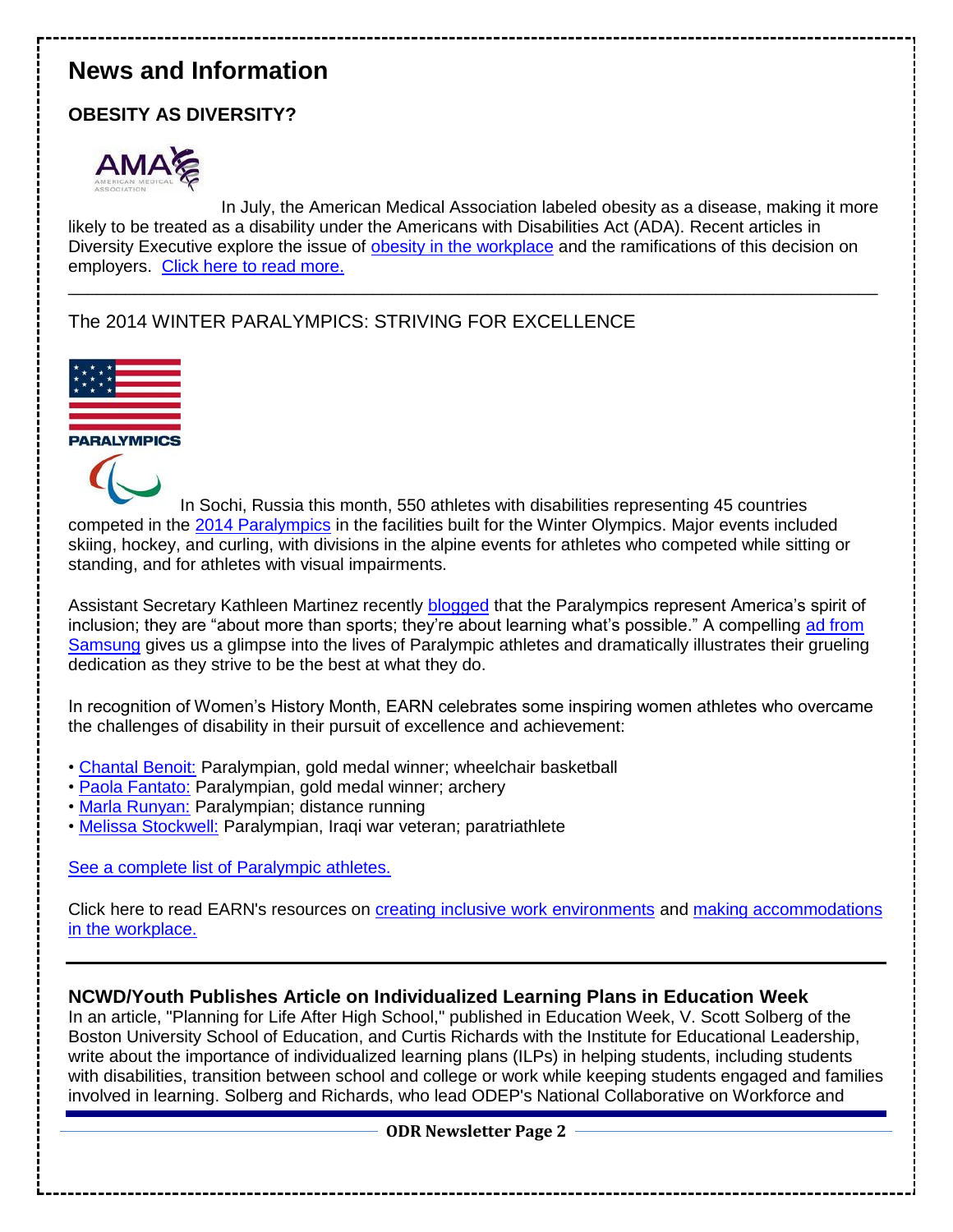Disability for Youth (NCWD/Youth), discuss the research they have conducted on exemplary ILP implementation strategies.

• [Read the Education Week article](http://links.govdelivery.com/track?type=click&enid=ZWFzPTEmbWFpbGluZ2lkPTIwMTQwMjI4LjI5NDkzMTgxJm1lc3NhZ2VpZD1NREItUFJELUJVTC0yMDE0MDIyOC4yOTQ5MzE4MSZkYXRhYmFzZWlkPTEwMDEmc2VyaWFsPTE3NDIxNjYxJmVtYWlsaWQ9bWFydGhhLmdhYmVoYXJ0QGtzLmdvdiZ1c2VyaWQ9bWFydGhhLmdhYmVoYXJ0QGtzLmdvdiZmbD0mZXh0cmE9TXVsdGl2YXJpYXRlSWQ9JiYm&&&104&&&http://www.edweek.org/ew/articles/2014/02/26/22solberg.h33.html) 

• [Visit the NCWD/Youth website](http://links.govdelivery.com/track?type=click&enid=ZWFzPTEmbWFpbGluZ2lkPTIwMTQwMjI4LjI5NDkzMTgxJm1lc3NhZ2VpZD1NREItUFJELUJVTC0yMDE0MDIyOC4yOTQ5MzE4MSZkYXRhYmFzZWlkPTEwMDEmc2VyaWFsPTE3NDIxNjYxJmVtYWlsaWQ9bWFydGhhLmdhYmVoYXJ0QGtzLmdvdiZ1c2VyaWQ9bWFydGhhLmdhYmVoYXJ0QGtzLmdvdiZmbD0mZXh0cmE9TXVsdGl2YXJpYXRlSWQ9JiYm&&&105&&&http://www.ncwd-youth.info)  \_\_\_\_\_\_\_\_\_\_\_\_\_\_\_\_\_\_\_\_\_\_\_\_\_\_\_\_\_\_\_\_\_\_\_\_\_\_\_\_\_\_\_\_\_\_\_\_\_\_\_\_\_\_\_\_\_\_\_\_\_\_\_\_\_\_\_\_\_\_\_\_\_\_\_\_\_\_\_\_\_\_\_\_\_

**NOW ACCEPTING APPLICATIONS FOR THE ADVOCATES IN DISABILITY AWARD (ADA) PROGRAM** *The HSC Foundation's ADA Program is seeking the next generation of disability advocates! Young leaders with a disability are encouraged to apply for up to \$10,000 in funding*

The [Advocates in Disability Award \(ADA\) program](http://www.hscfoundation.org/Awards_Programs) awards and encourages a young adult with a disability between the ages of 14 and 26 who is dedicated to positively affecting the lives of individuals with disabilities and their families. The program also supports an innovative project developed by the recipient to serve and empower individuals with disabilities.

Funded by both The HSC Foundation and the Sarah Beth Coyote Foundation, the selected recipient is awarded \$3,000 in recognition of his or her disability advocacy and will receive up to an additional \$7,000 in funding support for a project to benefit the disability community. Applicants must be a citizen or permanent resident of the United States at the time of application submission and recipient selection.

The Advocates in Disability Award Program is part of The HSC Foundation's National Youth Transitions **Initiative** 

To apply, please see the attached guidelines and application. You may also apply online at: [www.hscfoundation.org/2014ADA.php.](http://www.hscfoundation.org/2014ADA.php)

Applications must be received by **April 11, 2014 (by 5:00pm ET).**

Also, The HSC Foundation will conduct two ADA applicant guidance calls. On these calls, applicants will have the opportunity to ask questions they have regarding the ADA program and the application process. Calls will be held on the following dates/times:

- **March 12, 2014** at **4pm ET**
- **April 2, 2014** at **7pm ET**

If you wish to participate on a call, please RSVP by emailing [reasterly@cscn.org](mailto:reasterly@cscn.org) and include your full name and the date (of the call) you plan to join. \_\_\_\_\_\_\_\_\_\_\_\_\_\_\_\_\_\_\_\_\_\_\_\_\_\_\_\_\_\_\_\_\_\_\_\_\_\_\_\_\_\_\_\_\_\_\_\_\_\_\_\_\_\_\_\_\_\_\_\_\_\_\_\_\_\_\_\_\_\_\_\_\_\_\_\_\_\_\_\_\_\_\_\_\_

# **[Disability in History: U.S. Presidents](http://askearn.org/exchange/disability-in-history-us-presidents/)**

March 7th, 2014 b[y EARN Staff](http://askearn.org/exchange/author/earn-staff/)



President Abraham Lincoln

**ODR Newsletter Page 3**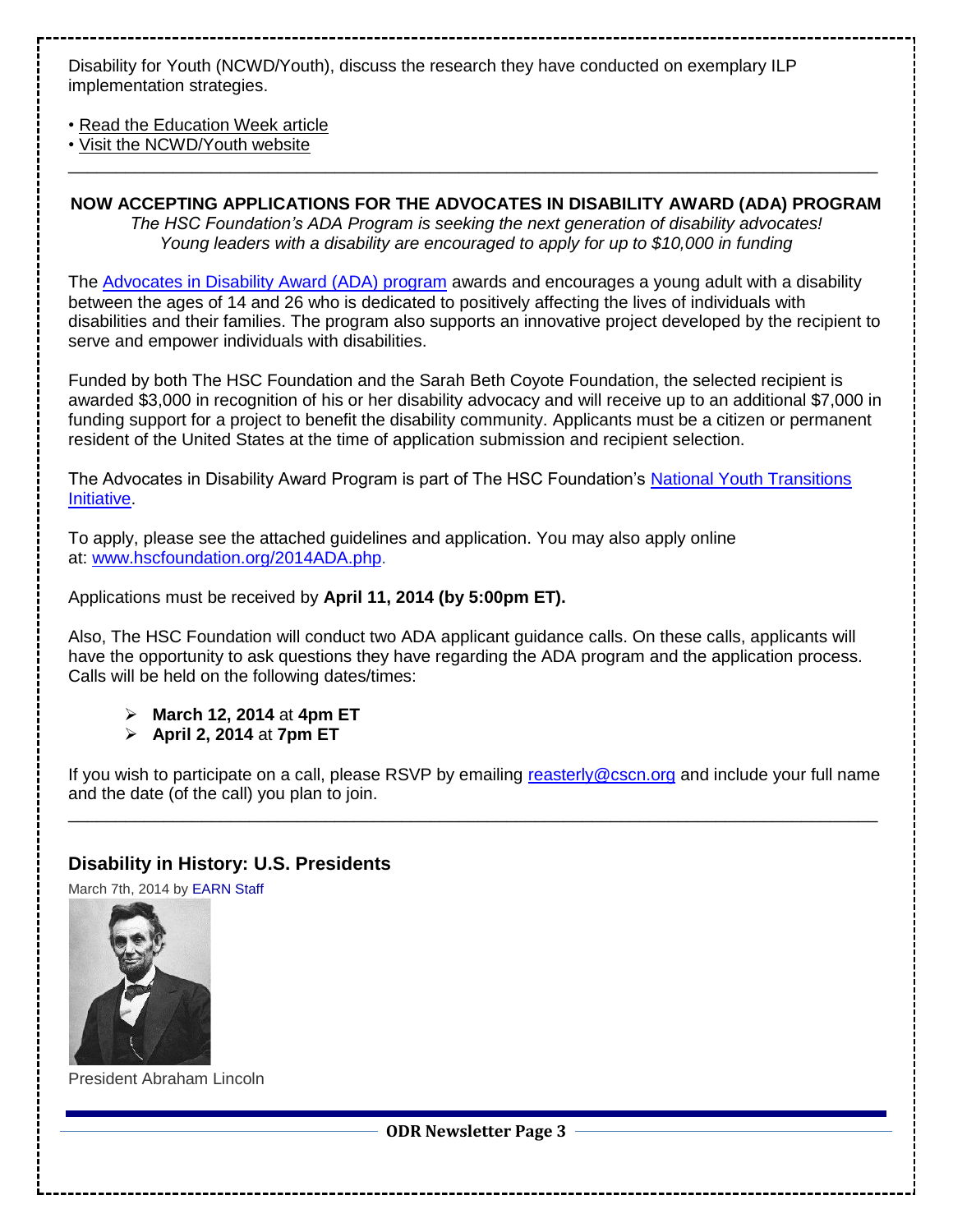If you think that Franklin Delano Roosevelt was the only United States president with a disability, think again. Our nation has had a distinguished line of presidents with a variety of visible and non-visible disabilities, from epilepsy to hearing impairments to learning disabilities.

For most of these men, speaking publicly about their disability was discouraged during their lifetime. [\[1\]](http://bit.ly/1dw0Ufc) Today, we honor them for overcoming the challenges they faced as individuals with disabilities and for leading and serving our country. [\[2\]](http://bit.ly/1kAUJLw)

**William Jefferson Clinton, 1946- (hearing impairment)**  $42^{nd}$  President of the United States (1992-2000); wears [hearing aids](http://askearn.org/exchange/category/articles/)<sup>"</sup> (more...)

 $\_$  ,  $\_$  ,  $\_$  ,  $\_$  ,  $\_$  ,  $\_$  ,  $\_$  ,  $\_$  ,  $\_$  ,  $\_$  ,  $\_$  ,  $\_$  ,  $\_$  ,  $\_$  ,  $\_$  ,  $\_$  ,  $\_$  ,  $\_$  ,  $\_$  ,  $\_$  ,  $\_$  ,  $\_$  ,  $\_$  ,  $\_$  ,  $\_$  ,  $\_$  ,  $\_$  ,  $\_$  ,  $\_$  ,  $\_$  ,  $\_$  ,  $\_$  ,  $\_$  ,  $\_$  ,  $\_$  ,  $\_$  ,  $\_$  ,

# **Don't Start the ADA Interactive Process Unless You're Going to Finish It!**

In *[Spurling v. C&M Fine Pack, Inc](http://media.ca7.uscourts.gov/cgi-bin/rssExec.pl?Submit=Display&Path=Y2014/D01-13/C:13-1708:J:Kanne:aut:T:fnOp:N:1272346:S:0)*, 2014 U.S. App. LEXIS 660, the Seventh Circuit (which covers Illinois, Indiana, and Wisconsin) reversed, in part, a district court's entry of summary judgment in favor of an employer in a FMLA discrimination and ADA failure to accommodate suit.

The plaintiff, Spurling, was a night shift forming inspector/packer employed by C&M. In 2009, Spurling received several disciplinary warnings regarding her falling asleep while on duty. On February 15, 2010, Spurling received a Final Warning/Suspension after she left the worksite to use the restroom and was found by a coworker sleeping in the restroom. Upon her return to work after her suspension, Spurling met with the plant manager and three of her supervisors where she indicated that her sleep issues were caused by medication that her doctor had prescribed and produced a doctor's note to that effect. Spurling continued to experience difficulty remaining conscious at work and on April 12, 2010, Spurling's shift supervisor reported her for being completely asleep while packing parts. On April 15, 2010, Spurling was issued a Final Warning/Suspension note informing her that due to the repeated incidents of sleeping on her shift, she was being suspended until the company decided how best to proceed. The letter indicated that Sterling should provide any information relevant to the company's deliberation prior to April 19. Read more at: [http://www.sjlaboremploymentblog.com/dont-start-the-ada-interactive-process-unless-youre-going-to-finish](http://www.sjlaboremploymentblog.com/dont-start-the-ada-interactive-process-unless-youre-going-to-finish-it/)[it/](http://www.sjlaboremploymentblog.com/dont-start-the-ada-interactive-process-unless-youre-going-to-finish-it/)

\_\_\_\_\_\_\_\_\_\_\_\_\_\_\_\_\_\_\_\_\_\_\_\_\_\_\_\_\_\_\_\_\_\_\_\_\_\_\_\_\_\_\_\_\_\_\_\_\_\_\_\_\_\_\_\_\_\_\_\_\_\_\_\_\_\_\_\_\_\_\_\_\_\_\_\_\_\_\_\_\_\_\_\_\_

# **Federal News**

### **Federal Communications Commission Releases Standards on Closed Captioning for Television**

The Federal Communications Commission (FCC) has unanimously approved standards defining the components necessary for high quality closed captions on television. The new standards explain that to be fully accessible, closed captions on television programs must accurately convey dialogue and sounds in the program, and run from the beginning to the end of the program. In addition, captions must be timed so that they generally do not lag far behind the program's dialogue and must be placed so they do not block other important information on the screen. The new rules also ensure better access to local news on TV. Further, the Order explains how the new standards apply to pre-recorded, live, and near-live programming, and identifies best practices for video programmers, captioning vendors, and captioners. The new rules will be evaluated again one year after they become effective to ensure full access to TV programming.

#### • [Read the FCC press release](http://links.govdelivery.com/track?type=click&enid=ZWFzPTEmbWFpbGluZ2lkPTIwMTQwMjI4LjI5NDkzMTgxJm1lc3NhZ2VpZD1NREItUFJELUJVTC0yMDE0MDIyOC4yOTQ5MzE4MSZkYXRhYmFzZWlkPTEwMDEmc2VyaWFsPTE3NDIxNjYxJmVtYWlsaWQ9bWFydGhhLmdhYmVoYXJ0QGtzLmdvdiZ1c2VyaWQ9bWFydGhhLmdhYmVoYXJ0QGtzLmdvdiZmbD0mZXh0cmE9TXVsdGl2YXJpYXRlSWQ9JiYm&&&102&&&http://transition.fcc.gov/Daily_Releases/Daily_Business/2014/db0221/DOC-325695A1.pdf)

• [Read about closed captioning on television](http://links.govdelivery.com/track?type=click&enid=ZWFzPTEmbWFpbGluZ2lkPTIwMTQwMjI4LjI5NDkzMTgxJm1lc3NhZ2VpZD1NREItUFJELUJVTC0yMDE0MDIyOC4yOTQ5MzE4MSZkYXRhYmFzZWlkPTEwMDEmc2VyaWFsPTE3NDIxNjYxJmVtYWlsaWQ9bWFydGhhLmdhYmVoYXJ0QGtzLmdvdiZ1c2VyaWQ9bWFydGhhLmdhYmVoYXJ0QGtzLmdvdiZmbD0mZXh0cmE9TXVsdGl2YXJpYXRlSWQ9JiYm&&&103&&&http://www.fcc.gov/guides/closed-captioning) 

**\_\_\_\_\_\_\_\_\_\_\_\_\_\_\_\_\_\_\_\_\_\_\_\_\_\_\_\_\_\_\_\_\_\_\_\_\_\_\_\_\_\_\_\_\_\_\_\_\_\_\_\_\_\_\_\_\_\_\_\_\_\_\_\_\_\_\_\_\_\_\_\_\_\_\_\_\_\_**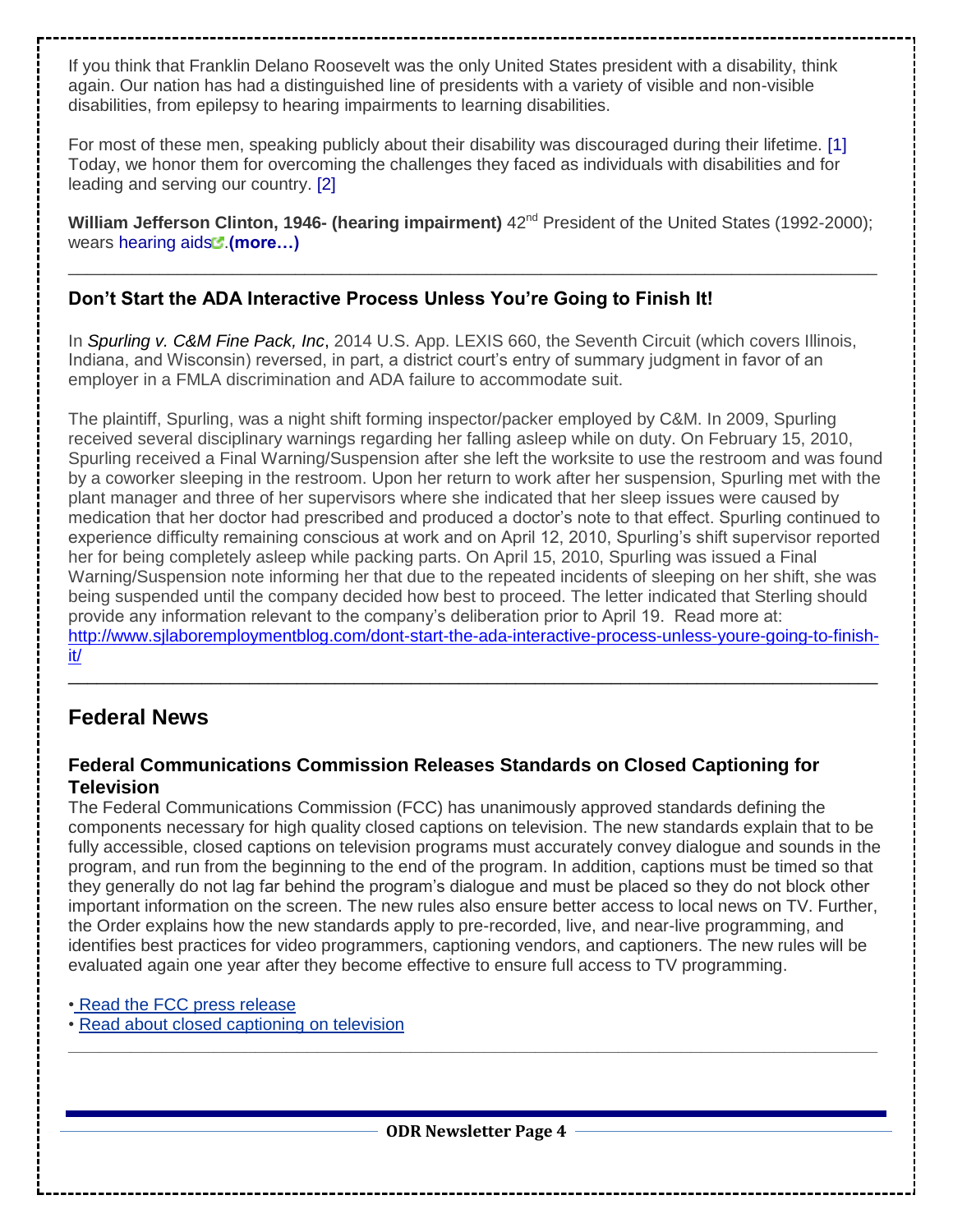

#### **[Hospital Charged with Discriminating against Child Care Worker with Cerebral Palsy](http://links.govdelivery.com/track?type=click&enid=ZWFzPTEmbWFpbGluZ2lkPTIwMTQwMzEwLjI5ODU4NTcxJm1lc3NhZ2VpZD1NREItUFJELUJVTC0yMDE0MDMxMC4yOTg1ODU3MSZkYXRhYmFzZWlkPTEwMDEmc2VyaWFsPTE2ODQyNDA3JmVtYWlsaWQ9Y2hyaXN0aW5hLm1pdGNoZWxsQGRjLmdvdiZ1c2VyaWQ9Y2hyaXN0aW5hLm1pdGNoZWxsQGRjLmdvdiZmbD0mZXh0cmE9TXVsdGl2YXJpYXRlSWQ9JiYm&&&101&&&http://www.eeoc.gov/eeoc/newsroom/release/3-7-14.cfm)**

The Equal Employment Opportunity Commission (EEOC) has settled a *disability discrimination* suit against Osceola Community Hospital of Sibley, IA. The hospital is charged with violating the [Americans with](http://links.govdelivery.com/track?type=click&enid=ZWFzPTEmbWFpbGluZ2lkPTIwMTQwMzEwLjI5ODU4NTcxJm1lc3NhZ2VpZD1NREItUFJELUJVTC0yMDE0MDMxMC4yOTg1ODU3MSZkYXRhYmFzZWlkPTEwMDEmc2VyaWFsPTE2ODQyNDA3JmVtYWlsaWQ9Y2hyaXN0aW5hLm1pdGNoZWxsQGRjLmdvdiZ1c2VyaWQ9Y2hyaXN0aW5hLm1pdGNoZWxsQGRjLmdvdiZmbD0mZXh0cmE9TXVsdGl2YXJpYXRlSWQ9JiYm&&&103&&&http://www.eeoc.gov/facts/ada18.html)  [Disabilities Act](http://links.govdelivery.com/track?type=click&enid=ZWFzPTEmbWFpbGluZ2lkPTIwMTQwMzEwLjI5ODU4NTcxJm1lc3NhZ2VpZD1NREItUFJELUJVTC0yMDE0MDMxMC4yOTg1ODU3MSZkYXRhYmFzZWlkPTEwMDEmc2VyaWFsPTE2ODQyNDA3JmVtYWlsaWQ9Y2hyaXN0aW5hLm1pdGNoZWxsQGRjLmdvdiZ1c2VyaWQ9Y2hyaXN0aW5hLm1pdGNoZWxsQGRjLmdvdiZmbD0mZXh0cmE9TXVsdGl2YXJpYXRlSWQ9JiYm&&&103&&&http://www.eeoc.gov/facts/ada18.html) (ADA) by allegedly refusing to hire a child care worker because she has [cerebral palsy.](http://links.govdelivery.com/track?type=click&enid=ZWFzPTEmbWFpbGluZ2lkPTIwMTQwMzEwLjI5ODU4NTcxJm1lc3NhZ2VpZD1NREItUFJELUJVTC0yMDE0MDMxMC4yOTg1ODU3MSZkYXRhYmFzZWlkPTEwMDEmc2VyaWFsPTE2ODQyNDA3JmVtYWlsaWQ9Y2hyaXN0aW5hLm1pdGNoZWxsQGRjLmdvdiZ1c2VyaWQ9Y2hyaXN0aW5hLm1pdGNoZWxsQGRjLmdvdiZmbD0mZXh0cmE9TXVsdGl2YXJpYXRlSWQ9JiYm&&&104&&&http://www.cdc.gov/ncbddd/cp/index.html) Managers were afraid that her disability would keep her from safely caring for children. The hospital will pay will pay \$75,000 to the worker and begin new policies to stop discrimination based on disability.

## **Justice Department Enters Consent Decree with National Tax Preparer H&R Block Requiring Accessibility of Websites and Mobile Apps Under Americans with Disabilities Act**

**\_\_\_\_\_\_\_\_\_\_\_\_\_\_\_\_\_\_\_\_\_\_\_\_\_\_\_\_\_\_\_\_\_\_\_\_\_\_\_\_\_\_\_\_\_\_\_\_\_\_\_\_\_\_\_\_\_\_\_\_\_\_\_\_\_\_\_\_\_\_\_\_\_\_\_\_\_**

Acting Assistant Attorney General Jocelyn Samuels of the Civil Rights Division and U.S. Attorney Carmen M. Ortiz of the District of Massachusetts announced today that they have entered into a consent decree with HRB Digital LLC and HRB Tax Group Inc., subsidiaries of H&R Block Inc., to remedy alleged violations of the Americans with Disabilities Act (ADA). The decree resolves the department's allegations that individuals with disabilities are denied full and equal enjoyment of largely tax-preparation focused goods and services that are provided through H&R Block's website and mobile applications. The decree has been filed with the U.S. District Court for the District of Massachusetts for the court's approval.

On Dec. 11, 2013, the Civil Rights Division and the U.S. Attorney's Office for the District of Massachusetts filed a complaint in intervention in the lawsuit *National Federal of the Blind (NFB) et al. v. HRB Digital LLC et al.* to enforce Title III of the ADA. The decree resolves the complaints by the NFB, two individual plaintiffs and the United States filed in the District of Massachusetts.

H&R Block is one of the largest tax return preparers in the United States. It offers a wide range of services through its website, [www.hrblock.com,](http://www.hrblock.com/) and its mobile apps, including professional and do-it-yourself tax preparation, instructional videos, office location information, interactive live video conference and chat with tax professionals, online and in-store services and electronic tax-return filing.

The complaint alleged that H&R Block failed to code its website in a manner that would make it accessible to individuals who have vision, hearing and physical disabilities. As described in the complaint, individuals with disabilities use various assistive technologies to access the Internet, including screen reader software, refreshable Braille displays, keyboard navigation and captioning, among others that are not currently compatible with H&R Block's website. These technologies have been widely used for decades. The recognized international industry standards for web accessibility, known as the Web Content Accessibility Guidelines (WCAG) 2.0, [can be found online](http://www.w3.org/TR/WCAG20/) and are freely available to help companies ensure that individuals with disabilities can fully and equally enjoy their web-based goods and services. Read more at: <http://www.justice.gov/opa/pr/2014/March/14-crt-239.html>